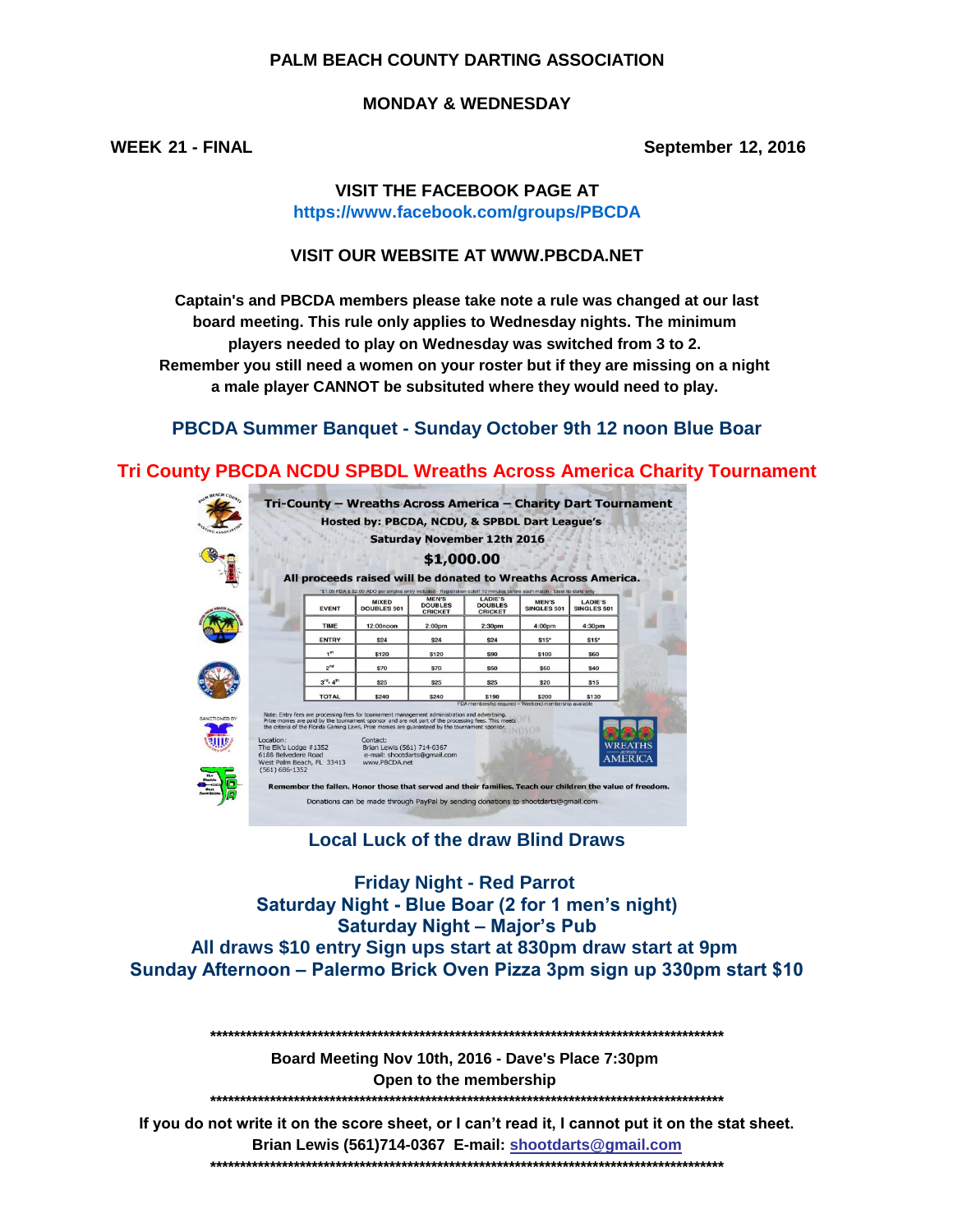## **PALM BEACH COUNTY DARTING ASSOCIATION STAT SHEET MONDAY DIV 1**

| <i><b>TEAM'S</b></i>                  | <b>Totals</b> |
|---------------------------------------|---------------|
| <b>RACKS N BALLS – LUCKY BASTARDS</b> | 450           |
| <b>BLUE BOAR - BUTTHEADS</b>          | 444           |
| <b>SLATE BILLIARDS - JOSH</b>         | 384           |
| IMAJOR'S – BECKY                      | 234           |

**21 - FINAL WEEK**

**12, 2016 September**

|               |                                 |                          |                         |                         |                        |                         | Individual 401 game stats    |       |              |
|---------------|---------------------------------|--------------------------|-------------------------|-------------------------|------------------------|-------------------------|------------------------------|-------|--------------|
| \$            | <b>BLUE BOAR - BRUCE</b>        | <b>All-Stars</b>         | 180                     | R <sub>9</sub>          | 6 <sub>B</sub>         | $%-W$                   | <b>Wins</b>                  | Loses | <b>Games</b> |
| \$            | <b>BRUCE SMITH</b>              | 378                      | $\overline{1}$          | $\overline{2}$          |                        | 68%                     | 41                           | 19    | 60           |
| \$            | <b>JAMES DUNNING</b>            | 362                      |                         | 1                       |                        | 56%                     | 35                           | 28    | 63           |
| \$            | <b>TAZ LILIESTEDT</b>           | 124                      |                         |                         |                        | 47%                     | 24                           | 27    | 51           |
| \$            | <b>FLIP FLANAGAN</b>            | 177                      |                         |                         |                        | 71%                     | 32                           | 13    | 45           |
| \$            | <b>JOHN LAFRENIERE</b>          | 68                       |                         |                         |                        | 19%                     | 5                            | 22    | 27           |
|               |                                 |                          |                         |                         |                        |                         |                              |       |              |
|               | <b>TEAM TOTALS</b>              | 1109                     | $\mathbf{1}$            | $\overline{\mathbf{3}}$ |                        | 56%                     | 137                          | 109   | 246          |
| $\mathsf{\$}$ | <b>MAJOR'S - BECKY</b>          | <b>All-Stars</b>         | 180                     | R <sub>9</sub>          | 6 <sub>B</sub>         | $%-W$                   | <b>Wins</b>                  | Loses | <b>Games</b> |
| \$            | <b>BECKY McILROY</b>            | 94                       | 1                       |                         |                        | 22%                     | 13                           | 47    | 60           |
| \$            | <b>HERB THOMAS</b>              | 116                      |                         |                         |                        | 27%                     | 14                           | 37    | 51           |
| \$            | <b>SHANE McKINSEY</b>           | 222                      | $\overline{1}$          |                         |                        | 44%                     | 28                           | 35    | 63           |
| \$            | <b>JANICE PHIPPS</b>            | 241                      |                         | $\overline{\mathbf{A}}$ |                        | 37%                     | 23                           | 40    | 63           |
|               |                                 |                          |                         |                         |                        |                         |                              |       |              |
|               |                                 |                          |                         |                         |                        |                         |                              |       |              |
|               | <b>TEAM TOTALS</b>              | 673                      | 2 <sup>2</sup>          | $\overline{\mathbf{4}}$ |                        | 33%                     | 78                           | 159   | 237          |
|               | <b>RACKS N'BALL'S - STEVE</b>   | <b>All-Stars</b>         | 180                     | R <sub>9</sub>          | 6 <sub>B</sub>         | $%-W$                   | <b>Wins</b>                  | Loses | <b>Games</b> |
| \$            | <b>STEVE LAMBIASE</b>           | 152                      |                         |                         |                        | 56%                     | 10                           | 8     | 18           |
| B             | <b>DAVE PHILLIPS</b>            | 349                      |                         |                         |                        | 68%                     | 39                           | 18    | 57           |
| В             | <b>LOU HUNT</b>                 | 145                      |                         |                         |                        | 57%                     | 31                           | 23    | 54           |
| \$            | <b>BOB BIRCH</b>                | 187                      |                         | 1                       |                        | 47%                     | 27                           | 30    | 57           |
| B             | <b>STEVEN NARVAEZ</b>           | 245                      |                         | $\overline{1}$          |                        | 57%                     | 34                           | 26    | 60           |
|               |                                 |                          |                         |                         |                        |                         |                              |       |              |
|               | <b>TEAM TOTALS</b>              | 1078                     |                         | $\overline{2}$          |                        | 57%                     | 141                          | 105   | 246          |
|               | <b>SLATE BILLIARDS - JOSH</b>   | <b>All-Stars</b>         | 180                     | R <sub>9</sub>          | 6 <sub>B</sub>         | $%-W$                   | <b>Wins</b>                  | Loses | <b>Games</b> |
| \$            | <b>JOSHUA DAVENPORT</b>         | 106                      | $\overline{1}$          |                         |                        | 48%                     | 23                           | 25    | 48           |
| \$            | <b>ASHLEY RICHEY</b>            | 167                      |                         | 1                       |                        | 44%                     | 20                           | 25    | 45           |
| \$            | <b>AARON CAMPBELL</b>           | 349                      | $\overline{1}$          | 1                       |                        | 65%                     | 39                           | 21    | 60           |
| \$            | <b>KEVIN WEST</b>               | 182                      |                         |                         |                        | 74%                     | 29                           | 10    | 39           |
| \$            | <b>DAVID GIORDANO</b>           | 178                      | $\overline{2}$          |                         |                        | 50%                     | 27                           | 27    | 54           |
|               |                                 |                          |                         |                         |                        |                         |                              |       |              |
|               | <b>TEAM TOTALS</b>              | 982                      | $\overline{\mathbf{4}}$ | 2 <sup>7</sup>          |                        | 56%                     | 138                          | 108   | 246          |
|               | <b>MEN'S TOP ALL-STARS</b>      |                          |                         |                         |                        |                         | <b>WOMEN'S TOP ALL-STARS</b> |       |              |
|               | <b>BRUCE SMITH</b>              | 378                      |                         |                         | <b>JANICE PHIPPS</b>   |                         |                              |       | 241          |
|               | <b>JAMES DUNNING</b>            | 362                      |                         |                         | <b>ASHLEY RICHEY</b>   |                         |                              |       | 167          |
|               | DAVE PHILLIPS / AARON CAMPBELL  | 349                      |                         |                         | <b>BECKY McILROY</b>   |                         |                              |       | 94           |
|               | <b>MEN'S HIGH IN</b>            |                          |                         |                         | <b>WOMEN'S HIGH IN</b> |                         |                              |       |              |
|               | <b>BRUCE SMITH</b>              | 170                      |                         |                         | <b>ASHLEY RICHEY</b>   |                         |                              |       | 120          |
|               | <b>MEN'S HIGH OUT</b>           |                          |                         |                         |                        |                         | <b>WOMEN'S HIGH OUT</b>      |       |              |
|               | <b>BRUCE SMITH</b>              | 154                      |                         |                         | <b>BECKY McILROY</b>   |                         |                              |       | 90           |
|               |                                 | <b>HONORABLE MENTION</b> |                         |                         |                        |                         |                              |       |              |
|               | FLIP FLANAGAN - 160 IN & 120 IN |                          |                         |                         |                        | DAVE PHILLIPS - 135 OUT |                              |       |              |
|               | STEVEN N. / DAVID G. - 120 IN   |                          |                         |                         |                        |                         |                              |       |              |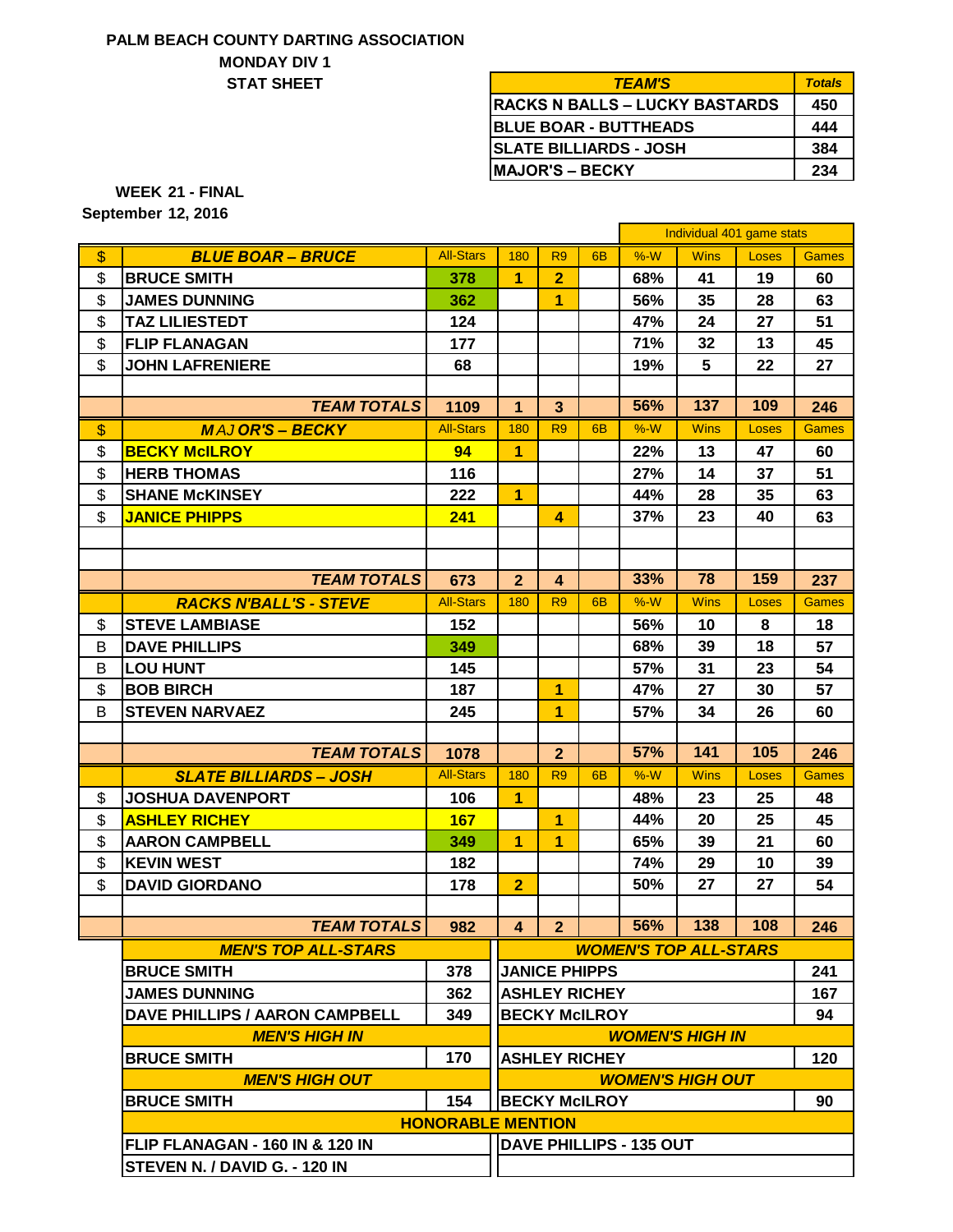## **PALM BEACH COUNTY DARTING ASSOCIATION MONDAY DIV 2 STAT SHEET**

| <b>TEAM'S</b>           | <b>Totals</b> |
|-------------------------|---------------|
| <b>IELK'S - JOHN</b>    | 300           |
| <b>RED PARROT - RON</b> | 275           |
| <b>BLUE BOAR - DAVE</b> | 250           |
| <b>IELK'S - BRIAN</b>   | 180           |

**21 - FINAL WEEK**

**12, 2016 September**

|                   |                                                    |                          |                              |                |                       |       | Individual 401 game stats |                |              |  |
|-------------------|----------------------------------------------------|--------------------------|------------------------------|----------------|-----------------------|-------|---------------------------|----------------|--------------|--|
| \$                | <b>BLUE BOAR - DAVE</b>                            | <b>All-Stars</b>         | 180                          | R <sub>9</sub> | 6 <sub>B</sub>        | $%-W$ | <b>Wins</b>               | Loses          | <b>Games</b> |  |
| \$                | <b>DAVE PAUGH</b>                                  | 66                       |                              |                |                       | 72%   | 43                        | 17             | 60           |  |
| \$                | <b>TONY VALENTI</b>                                | 77                       |                              |                |                       | 62%   | 37                        | 23             | 60           |  |
| \$                | <b>VINCENT ARMAS</b>                               | 14                       |                              |                |                       | 26%   | 14                        | 40             | 54           |  |
| \$                | <b>JOHN BURNS</b>                                  | 8                        |                              |                |                       | 53%   | 8                         | $\overline{7}$ | 15           |  |
| \$                | <b>JUSTIN SHEEHAN</b>                              | 36                       |                              | 1              |                       | 64%   | 27                        | 15             | 42           |  |
|                   |                                                    |                          |                              |                |                       |       |                           |                |              |  |
|                   | <b>TEAM TOTALS</b>                                 | 201                      |                              | 1              |                       | 56%   | 129                       | 102            | 231          |  |
| $\boldsymbol{\$}$ | <b>RED PARROT - RON</b>                            | <b>All-Stars</b>         | 180                          | R <sub>9</sub> | 6 <sub>B</sub>        | $%-W$ | <b>Wins</b>               | Loses          | <b>Games</b> |  |
| \$                | <b>RON HILL</b>                                    | 67                       |                              |                |                       | 50%   | 27                        | 27             | 54           |  |
| \$                | <b>JOE RECKERS</b>                                 | 41                       |                              |                |                       | 67%   | 32                        | 16             | 48           |  |
| \$                | <b>RAY ALHO</b>                                    | 37                       |                              |                |                       | 52%   | 33                        | 30             | 63           |  |
| \$                | <b>DEBORAH WILSON</b>                              | 9                        |                              |                |                       | 44%   | 16                        | 20             | 36           |  |
| \$                | <b>JOE RUSSO</b>                                   | 46                       |                              |                |                       | 69%   | 25                        | 11             | 36           |  |
|                   |                                                    |                          |                              |                |                       |       |                           |                |              |  |
|                   | <b>TEAM TOTALS</b>                                 | 200                      |                              |                |                       | 56%   | 133                       | 104            | 237          |  |
|                   | <b>ELK'S - JOHN</b>                                | <b>All-Stars</b>         | 180                          | R <sub>9</sub> | 6 <sub>B</sub>        | $%-W$ | <b>Wins</b>               | Loses          | <b>Games</b> |  |
| \$                | <b>JOHN LIGUORI</b>                                | 58                       |                              |                |                       | 72%   | 13                        | 5              | 18           |  |
| \$                | <b>MARCIA BURGAN</b>                               | 37                       |                              | $\overline{1}$ |                       | 42%   | 25                        | 35             | 60           |  |
| \$                | <b>CAROL NILSEN</b>                                | 16                       |                              |                |                       | 48%   | 26                        | 28             | 54           |  |
| \$                | <b>CRAIG SARGENT</b>                               | 80                       |                              |                |                       | 61%   | 35                        | 22             | 57           |  |
| \$                | <b>JOHN MISKURA</b>                                | 43                       |                              |                |                       | 37%   | 21                        | 36             | 57           |  |
|                   |                                                    |                          |                              |                |                       |       |                           |                |              |  |
|                   | <b>TEAM TOTALS</b>                                 | 234                      |                              | 1              |                       | 49%   | 120                       | 126            | 246          |  |
|                   | <b>ELK'S – BRIAN</b>                               | <b>All-Stars</b>         | 180                          | R <sub>9</sub> | 6 <sub>B</sub>        | $%-W$ | <b>Wins</b>               | Loses          | <b>Games</b> |  |
| B                 | <b>BRIAN LEWIS</b>                                 | 85                       |                              |                |                       | 48%   | 29                        | 31             | 60           |  |
| \$                | <b>KAREN EBENHACK</b>                              | 23                       |                              |                |                       | 50%   | 21                        | 21             | 42           |  |
| \$                | <b>PATTI PHILLIPS</b>                              | 19                       |                              |                |                       | 30%   | 16                        | 38             | 54           |  |
| \$                | <b>GEORGE ZOCCHI</b>                               | 18                       |                              |                |                       | 35%   | 22                        | 41             | 63           |  |
|                   |                                                    |                          |                              |                |                       |       |                           |                |              |  |
|                   |                                                    |                          |                              |                |                       |       |                           |                |              |  |
|                   | <b>TEAM TOTALS</b>                                 | 145                      |                              |                |                       | 40%   | 88                        | 131            | 219          |  |
|                   | <b>MEN'S TOP ALL-STARS</b>                         |                          | <b>WOMEN'S TOP ALL-STARS</b> |                |                       |       |                           |                |              |  |
|                   | <b>BRIAN LEWIS</b>                                 | 85                       |                              |                | <b>MARCIA BURGAN</b>  |       |                           |                | 37           |  |
|                   | <b>CRAIG SARGENT</b>                               | 80                       |                              |                | <b>KAREN EBENHACK</b> |       |                           |                | 23           |  |
|                   | <b>TONY VALENTI</b>                                | 77                       | <b>PATTI PHILLIPS</b>        |                |                       |       | 19                        |                |              |  |
|                   | <b>MEN'S HIGH IN</b>                               |                          |                              |                |                       |       | <b>WOMEN'S HIGH IN</b>    |                |              |  |
|                   | <b>JOHN LIGUORI</b><br>150<br><b>MARCIA BURGAN</b> |                          |                              |                |                       |       | 96                        |                |              |  |
|                   | <b>MEN'S HIGH OUT</b>                              |                          |                              |                |                       |       | <b>WOMEN'S HIGH OUT</b>   |                |              |  |
|                   | <b>JUSTIN SHEEHAN</b>                              | 108                      |                              |                | <b>KAREN EBENHACK</b> |       |                           |                | 82           |  |
|                   |                                                    | <b>HONORABLE MENTION</b> |                              |                |                       |       |                           |                |              |  |
|                   | <b>BRIAN LEWIS - 120 IN</b>                        |                          |                              |                |                       |       |                           |                |              |  |
|                   |                                                    |                          |                              |                |                       |       |                           |                |              |  |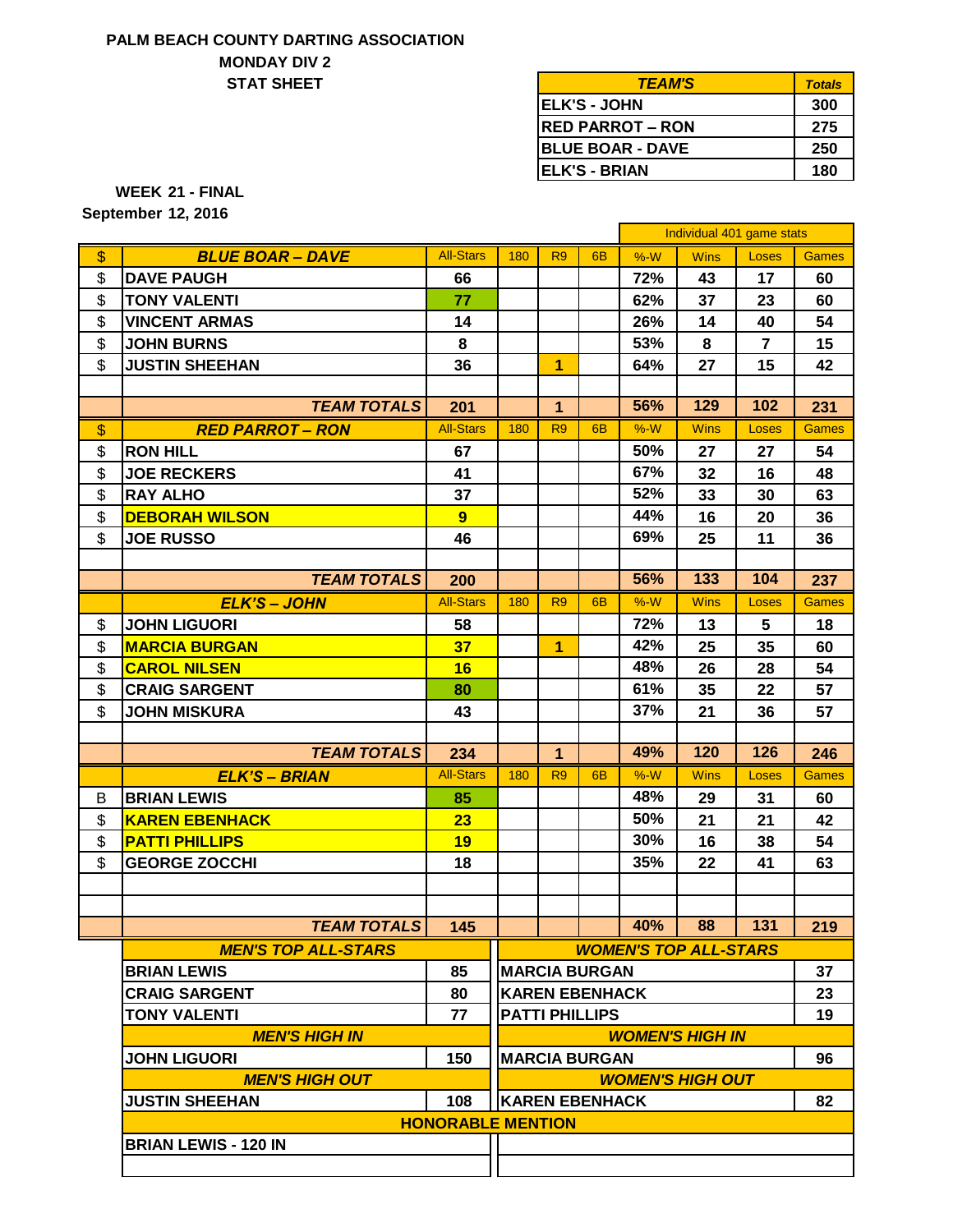# **PALM BEACH COUNTY DARTING ASSOCIATION WEDNESDAY STAT SHEET (PART 1 OF 2)**

| <b>TEAM'S</b>                 | <b>Totals</b> |
|-------------------------------|---------------|
| <b>RACKS N BALLS - STEVEN</b> | 353           |
| <b>MAJOR'S - JACKIE</b>       | 309           |
| <b>MAJOR'S - BECKY</b>        | 291           |
| <b>BLUE BOAR - ZEUSTER'S</b>  | 246           |
| <b>MAJOR'S - HUTCH</b>        | 195           |
| <b>BLUE BOAR - BRIAN</b>      | 193           |
| <b>BLUE BOAR - KEVIN</b>      | 175           |
| <b>MAJOR'S - CHRIS</b>        | 169           |

**21 - FINAL WEEK 14, 2016 September**

|               |                         |                  |                |                         |                | Individual 401 game stats |              |              |              |
|---------------|-------------------------|------------------|----------------|-------------------------|----------------|---------------------------|--------------|--------------|--------------|
| \$            | <b>MAJOR'S - BECKY</b>  | <b>All-Stars</b> | 180            | R <sub>9</sub>          | 6B             | $%-W$                     | <b>Wins</b>  | <b>Loses</b> | <b>Games</b> |
| \$            | <b>BECKY McILROY</b>    | 8                |                |                         |                | 89%                       | 8            | $\mathbf 1$  | 9            |
| B             | <b>RICH CLARK</b>       | 99               |                |                         |                | 41%                       | 22           | 32           | 54           |
| \$            | <b>JANICE PHIPPS</b>    | 80               | $\overline{1}$ | $\overline{1}$          |                | 79%                       | 50           | 13           | 63           |
| \$            | <b>SHANE McKINSEY</b>   | 142              |                | $\overline{\mathbf{3}}$ |                | 77%                       | 46           | 14           | 60           |
| \$            | <b>JOE DZURICK</b>      | 54               |                |                         |                | 48%                       | 29           | 31           | 60           |
|               |                         |                  |                |                         |                |                           |              |              |              |
|               |                         |                  |                |                         |                |                           |              |              |              |
|               | <b>TEAM TOTALS</b>      | 383              | 1              | 4                       |                | 63%                       | 155          | 91           | 246          |
| $\mathsf{\$}$ | <b>MAJOR'S - JACKIE</b> | <b>All-Stars</b> | 180            | R <sub>9</sub>          | 6 <sub>B</sub> | $%-W$                     | <b>Wins</b>  | Loses        | <b>Games</b> |
| \$            | <b>JACKIE PAVONE</b>    | 43               |                |                         |                | 63%                       | 38           | 22           | 60           |
| \$            | <b>BOB BIRCH</b>        | 99               |                |                         |                | 63%                       | 38           | 22           | 60           |
| \$            | <b>JOHN LAFRENIERE</b>  | 81               |                |                         |                | 43%                       | 26           | 34           | 60           |
| \$            | <b>ROB RICCARDI</b>     | 142              |                |                         |                | 65%                       | 37           | 20           | 57           |
| \$            | <b>BRETT ROWAN</b>      | 11               |                |                         |                | 50%                       | 3            | 3            | 6            |
|               |                         |                  |                |                         |                |                           |              |              |              |
|               |                         |                  |                |                         |                |                           |              |              |              |
|               | <b>TEAM TOTALS</b>      | 376              |                |                         |                | 58%                       | 142          | 101          | 243          |
| $\mathsf{\$}$ | <b>MAJOR'S - HUTCH</b>  | <b>All-Stars</b> | 180            | R <sub>9</sub>          | 6B             | $%-W$                     | <b>Wins</b>  | Loses        | <b>Games</b> |
| \$            | <b>HUTCH HUTCHENSON</b> | 19               |                |                         |                | 25%                       | 13           | 38           | 51           |
| \$            | <b>MARCIA BURGAN</b>    | 35               |                |                         |                | 50%                       | 27           | 27           | 54           |
|               | <b>LOU HUNT</b>         | 128              | $\overline{1}$ |                         |                | 50%                       | 30           | 30           | 60           |
| \$            | <b>JUSTIN JONES</b>     | 146              |                |                         | $\overline{1}$ | 58%                       | 26           | 19           | 45           |
| \$            | <b>MICHELLE KIRLIN</b>  | 2 <sup>1</sup>   |                |                         |                | 6%                        | $\mathbf{1}$ | 17           | 18           |
|               |                         |                  |                |                         |                |                           |              |              |              |
|               |                         |                  |                |                         |                |                           |              |              |              |
|               | <b>TEAM TOTALS</b>      | 330              | 1              |                         | $\mathbf{1}$   | 43%                       | 97           | 131          | 228          |
| $\frac{1}{2}$ | <b>MAJOR'S - CHRIS</b>  | <b>All-Stars</b> | 180            | R <sub>9</sub>          | 6 <sub>B</sub> | $%-W$                     | <b>Wins</b>  | <b>Loses</b> | <b>Games</b> |
| B             | <b>CHRIS CUMMINS</b>    | 75               |                |                         |                | 49%                       | 25           | 26           | 51           |
| \$            | <b>PAUL DORLING</b>     | 69               | $\overline{1}$ |                         |                | 42%                       | 19           | 26           | 45           |
| \$            | <b>HOLLY D'ARCY</b>     | $\overline{3}$   |                |                         |                | 44%                       | 8            | 10           | 18           |
| \$            | <b>MIKE D'ARCY</b>      | 31               |                |                         |                | 48%                       | 10           | 11           | 21           |
| \$            | <b>BRYANT HUMPHREY</b>  | 26               |                |                         |                | 35%                       | 19           | 35           | 54           |
| B             | <b>PAM ROACH</b>        | 15               |                |                         |                | 14%                       | 6            | 36           | 42           |
|               |                         |                  |                |                         |                |                           |              |              |              |
|               | <b>TEAM TOTALS</b>      | 219              | $\mathbf{1}$   |                         |                | 38%                       | 87           | 144          | 231          |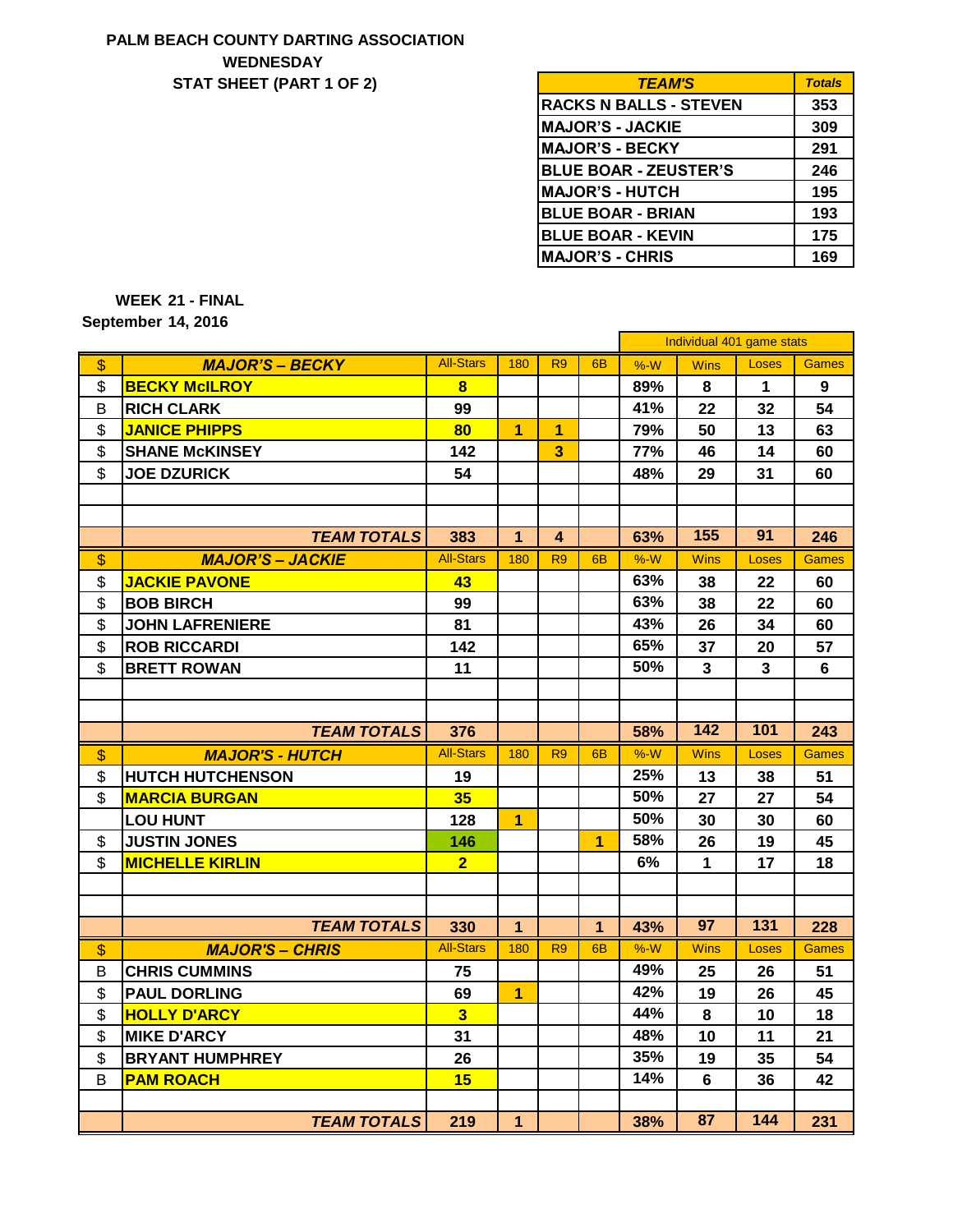## **PALM BEACH COUNTY DARTING ASSOCIATION WEDNESDAY STAT SHEET (PART 2 OF 2)**

**21 - FINAL WEEK**

|               | September 14, 2016                                |                  |                                                         |                       |                |                        | Individual 401 game stats |                  |                         |  |  |
|---------------|---------------------------------------------------|------------------|---------------------------------------------------------|-----------------------|----------------|------------------------|---------------------------|------------------|-------------------------|--|--|
| \$            | <b>BLUE BOAR - ZEUSTERS</b>                       | <b>All-Stars</b> | 180                                                     | R <sub>9</sub>        | 6 <sub>B</sub> | $%-W$                  | <b>Wins</b>               | Loses            | <b>Games</b>            |  |  |
| \$            | <b>BRUCE SMITH</b>                                | 181              |                                                         | $\overline{1}$        |                | 65%                    | 39                        | 21               | 60                      |  |  |
| \$            | <b>BILL GREEN</b>                                 | 64               |                                                         |                       |                | 47%                    | 28                        | 32               | 60                      |  |  |
| \$            | <b>NICK GOLD</b>                                  | 34               |                                                         |                       |                | 44%                    | 17                        | 22               | 39                      |  |  |
| \$            | <b>KATHLEEN DOOLE</b>                             | 34               |                                                         |                       |                | 51%                    | 20                        | 19               | 39                      |  |  |
|               | <b>BOBBY BLACKSTOCK</b>                           | $\bf{0}$         |                                                         |                       |                |                        | $\mathbf 0$               | $\mathbf 0$      | $\mathbf 0$             |  |  |
| \$            | <b>THEO BAKER</b>                                 | 17               |                                                         |                       |                | 67%                    | $\overline{2}$            | 1                | $\overline{\mathbf{3}}$ |  |  |
| \$            | <b>AIMEE COOK</b>                                 | 24               |                                                         |                       |                | 39%                    | 13                        | 20               | 33                      |  |  |
|               | <b>TEAM TOTALS</b>                                | 354              |                                                         | $\mathbf{1}$          |                | 51%                    | 119                       | 115              | 234                     |  |  |
| \$            | <b>BLUE BOAR - BRIAN</b>                          | <b>All-Stars</b> | 180                                                     | R <sub>9</sub>        | 6 <sub>B</sub> | $%-W$                  | <b>Wins</b>               | Loses            | <b>Games</b>            |  |  |
| \$            | <b>BRIAN LEWIS</b>                                | 93               |                                                         |                       |                | 46%                    | 26                        | 31               | 57                      |  |  |
| \$            | <b>LENNORIS WHITFIELD</b>                         | 64               |                                                         |                       |                | 43%                    | 23                        | 31               | 54                      |  |  |
| \$            | <b>RICK CONRAD</b>                                | 20               |                                                         |                       |                | 50%                    | 6                         | 6                | 12                      |  |  |
| \$            | <b>ANDREA EFTHYVOULOU</b>                         | 14               |                                                         |                       |                | 38%                    | 24                        | 39               | 63                      |  |  |
| \$            | <b>MICHAEL EFTHYVOULOU</b>                        | 20               |                                                         |                       |                | 36%                    | 14                        | 25               | 39                      |  |  |
|               | <b>TOM CONRAD</b>                                 | $\mathbf 0$      |                                                         |                       |                |                        | $\mathbf 0$               | $\mathbf 0$      | $\mathbf 0$             |  |  |
| \$            | <b>TIM LONG</b>                                   | 98               |                                                         | 1                     |                | 46%                    | 11                        | 13               | 24                      |  |  |
|               | <b>TEAM TOTALS</b>                                | 309              |                                                         | $\mathbf{1}$          |                | 42%                    | 104                       | $\overline{145}$ | 249                     |  |  |
| $\frac{1}{2}$ | <b>BLUE BOAR - KEVIN</b>                          | <b>All-Stars</b> | 180                                                     | R <sub>9</sub>        | 6 <sub>B</sub> | $%-W$                  | <b>Wins</b>               | <b>Loses</b>     | <b>Games</b>            |  |  |
| \$            | <b>KEVIN FEARON</b>                               | 12               |                                                         |                       |                | 31%                    | 13                        | 29               | 42                      |  |  |
| \$            | <b>BRUCE FERNANDEZ</b>                            | 15               |                                                         |                       |                | 11%                    | $\mathbf{1}$              | 8                | $\mathbf{9}$            |  |  |
| \$            | <b>BRIAN FEARON</b>                               | 13               |                                                         |                       |                | 19%                    | 5                         | 22               | 27                      |  |  |
| \$            | <b>EVAN RELICH</b>                                | 31               |                                                         |                       |                | 33%                    | 17                        | 34               | 51                      |  |  |
| \$            | <b>PENNY DUNNING</b>                              | 20               |                                                         |                       |                | 37%                    | 23                        | 40               | 63                      |  |  |
| \$            | <b>JAMES DUNNING</b>                              | 166              | $\overline{1}$                                          |                       |                | 58%                    | 35                        | 25               | 60                      |  |  |
|               |                                                   |                  |                                                         |                       |                |                        |                           |                  |                         |  |  |
|               | <b>TEAM TOTALS</b>                                | 257              | $\mathbf{1}$                                            |                       |                | 37%                    | 94                        | 158              | 252                     |  |  |
|               | <b>RACKS N BALL'S - STEVEN</b>                    | <b>All-Stars</b> | 180                                                     | R <sub>9</sub>        | 6 <sub>B</sub> | $%-W$                  | <b>Wins</b>               | Loses            | <b>Games</b>            |  |  |
| \$            | <b>STEVEN NARVAEZ</b>                             | 74               |                                                         |                       |                | 70%                    | 23                        | 10               | 33                      |  |  |
| \$            | <b>DAVE PHILLIPS</b>                              | 106              | $\overline{1}$                                          | $\overline{1}$        |                | 72%                    | 26                        | 10               | 36                      |  |  |
| \$            | <b>KAREN EBENHACK</b>                             | $\overline{7}$   |                                                         |                       |                | 60%                    | 9                         | 6                | 15                      |  |  |
| \$            | <b>AMANDA EBENHACK</b>                            | 40               |                                                         |                       |                | 76%                    | 32                        | 10               | 42                      |  |  |
|               | <b>HERB THOMAS</b>                                | 56               |                                                         |                       |                | 69%                    | 25                        | 11               | 36                      |  |  |
| \$            | <b>MIKE NEUMANN</b>                               | 57               |                                                         |                       |                | 67%                    | 18                        | 9                | 27                      |  |  |
| \$            | <b>PATRICK HICKEY</b>                             | 82               |                                                         | $\overline{1}$        |                | 75%                    | 27                        | 9                | 36                      |  |  |
|               | <b>TEAM TOTALS</b>                                | 422              | 1                                                       | $\mathbf{2}$          |                | 71%                    | 160                       | 65               | 225                     |  |  |
|               | <b>MEN'S TOP ALL-STARS</b>                        |                  | <b>WOMEN'S TOP ALL-STARS</b>                            |                       |                |                        |                           |                  |                         |  |  |
|               | <b>BRUCE SMITH</b><br>181<br><b>JANICE PHIPPS</b> |                  |                                                         |                       |                | 80                     |                           |                  |                         |  |  |
|               | <b>JAMES DUNNING</b>                              | 166              |                                                         | <b>JACKIE PAVONE</b>  |                |                        |                           |                  | 43                      |  |  |
|               | <b>JUSTIN JONES</b>                               | 146              |                                                         |                       |                | <b>AMANDA EBENHACK</b> |                           |                  | 40                      |  |  |
|               | <b>MEN'S HIGH IN</b>                              |                  |                                                         |                       |                |                        | <b>WOMEN'S HIGH IN</b>    |                  |                         |  |  |
|               | <b>RICH CLARK</b>                                 | 160              |                                                         | <b>KATHLEEN DOOLE</b> |                |                        |                           |                  | 65                      |  |  |
|               | <b>MEN'S HIGH OUT</b>                             |                  |                                                         |                       |                |                        |                           |                  |                         |  |  |
|               | <b>BRIAN LEWIS</b>                                | 124              | <b>WOMEN'S HIGH OUT</b><br><b>AMANDA EBENHACK</b><br>96 |                       |                |                        |                           |                  |                         |  |  |
|               | <b>HONORABLE MENTION</b>                          |                  |                                                         |                       |                |                        |                           |                  |                         |  |  |
|               | TIM LONG - 120 IN                                 |                  | <b>401 BEST OUT'S</b><br><b>DAVE PHILLIPS - 12 DART</b> |                       |                |                        |                           |                  |                         |  |  |
|               | NICK GOLD - 121 OUT / BILL GREEN - 120 OUT        |                  |                                                         |                       |                |                        |                           |                  |                         |  |  |
|               |                                                   |                  |                                                         |                       |                |                        |                           |                  |                         |  |  |